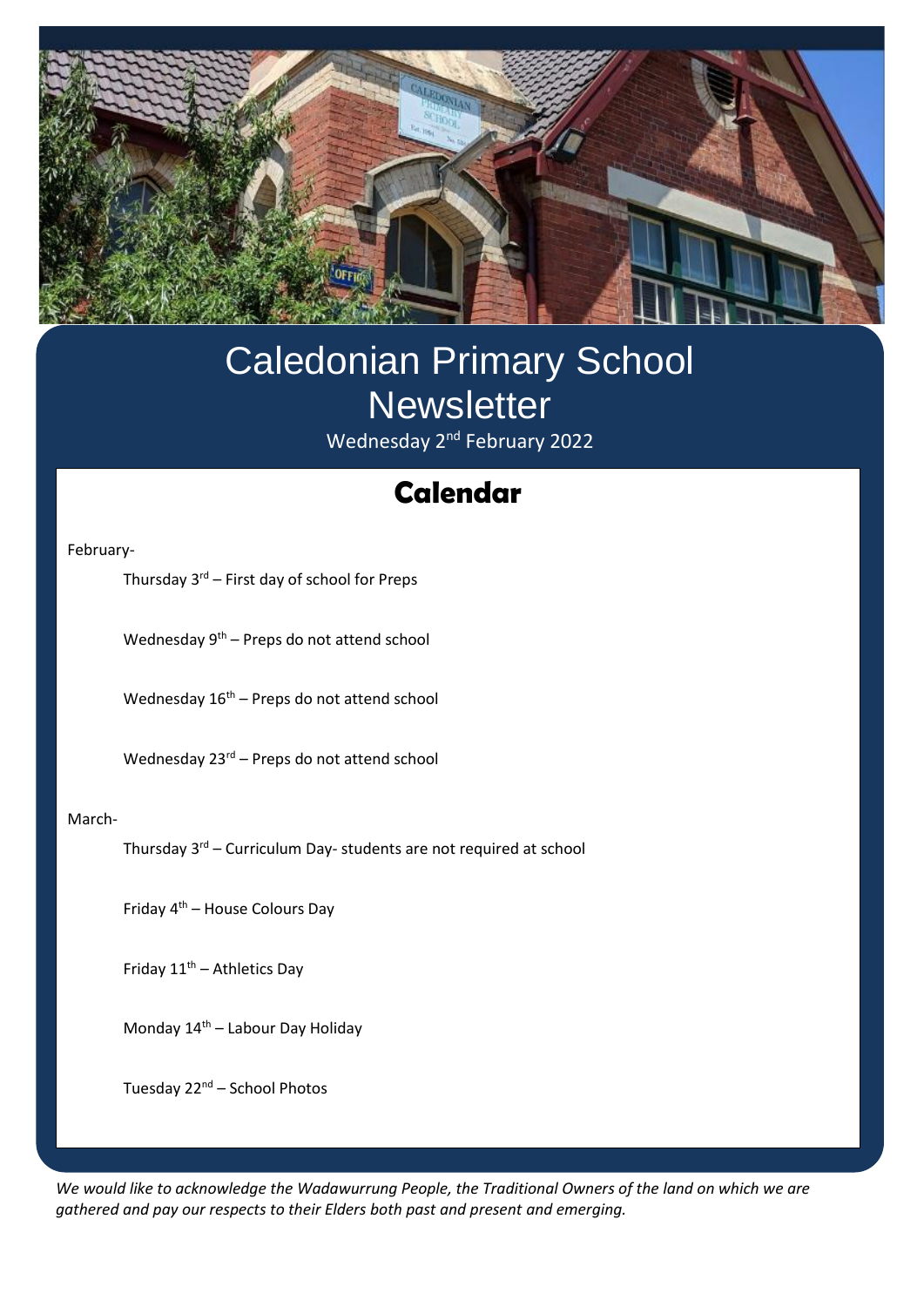#### Dear Families,

I often discuss my failures as a parent, and it would appear I have a new one. Over our holiday break I have reaped the rewards of many years of pranks. I am a big fan of hiding in a cupboard until my kids open it and terrifying them. I have gained great joy from hiding in darkened rooms waiting for them to pass, then leaping out screaming. Having a fully loaded water pistol in a kitchen drawer ready for if they take too long eating dinner.

#### All wonderful things to do!

However, this summer the tide has turned. They have reached an age where they no longer fear me. They have begun their revenge and every horrid thing I have done is coming back in creative and innovative ways- and they work as a team…

A word from the wise- prepare yourself, children do grow up and it appears they do not forget.

RAT tests, staff illnesses, students with masks, air filters and a barrier between families and school as we are required to lock you out of buildings. At times it feels like we are living in a dystopian science fiction film. Yet our students continue to be amazing. They respond to every challenge with a resilience that, quite frankly, many adults don't have!

I believe the credit for this goes to you, the parents and carers, and perhaps in a small way the teaching and ES staff here at school. The calm, persistent and flexible manner in which we have approached the pandemic as the Caledonian Community is evident in this resilience and positivity our students are demonstrating.

Or they are just pumped to be out of the house and back with friends!

This term, and at this stage, we have Athletic Sports planned for the 11<sup>th</sup> March. This week in PE we have started a little practice and as a staff we are looking forward to having a day of celebration on the field. Athletics Days are great fun- I am confident, with the right protective steps, we will be able to have a great day!

Our teachers have started the year without mucking around. Learning has begun, books are in hands and maths problems are being solved. The academic learning for all children at Caledonian is our priority and our teaching teams are planning and delivering lessons from day 1. We are very conscious of the fact there has been significant disruption over the past two years, and as all teachers have already had, or are approaching, the "booster" shot, we are optimistic we will not have major disruption in 2022.

I need to remind families that if you need to come into school buildings, you must come through the office and provide vaccination status (the usual way with the app is fine) and sign in. This is part of the Covid-Safe management plan in all Victorian Government schools.

We are scheduling Parent/Teacher learning conferences at the end of term in week 9, from 28<sup>th</sup> March. This will allow teachers time to get a strong understanding of your child's learning needs and goals. Additionally, we are hoping to be able to conduct these interviews in person. Our staff unanimously prefer face to face discussions and we hope that by scheduling interviews later in the term we will be able to do so.

If there is a wellbeing or any other concern, please don't hesitate to contact teachers via SeeSaw. Also, you are more than welcome to call the school and when teachers are available, they will call back. Obviously, they won't call when they are teaching!

Student Support Group meetings will be scheduled in coming weeks. As we welcome Natalie Karslake in the "Leading Teacher Inclusion" role at our school we are entering a new way of working with families and support services. Like many things "new" we won't be perfect from Day 1, however, this significant investment in human resources at our school demonstrates our clear intent to support all students at Caledonian PS. Natalie will be working with Geoff Dickson and will be part of all SSG's in Term 1.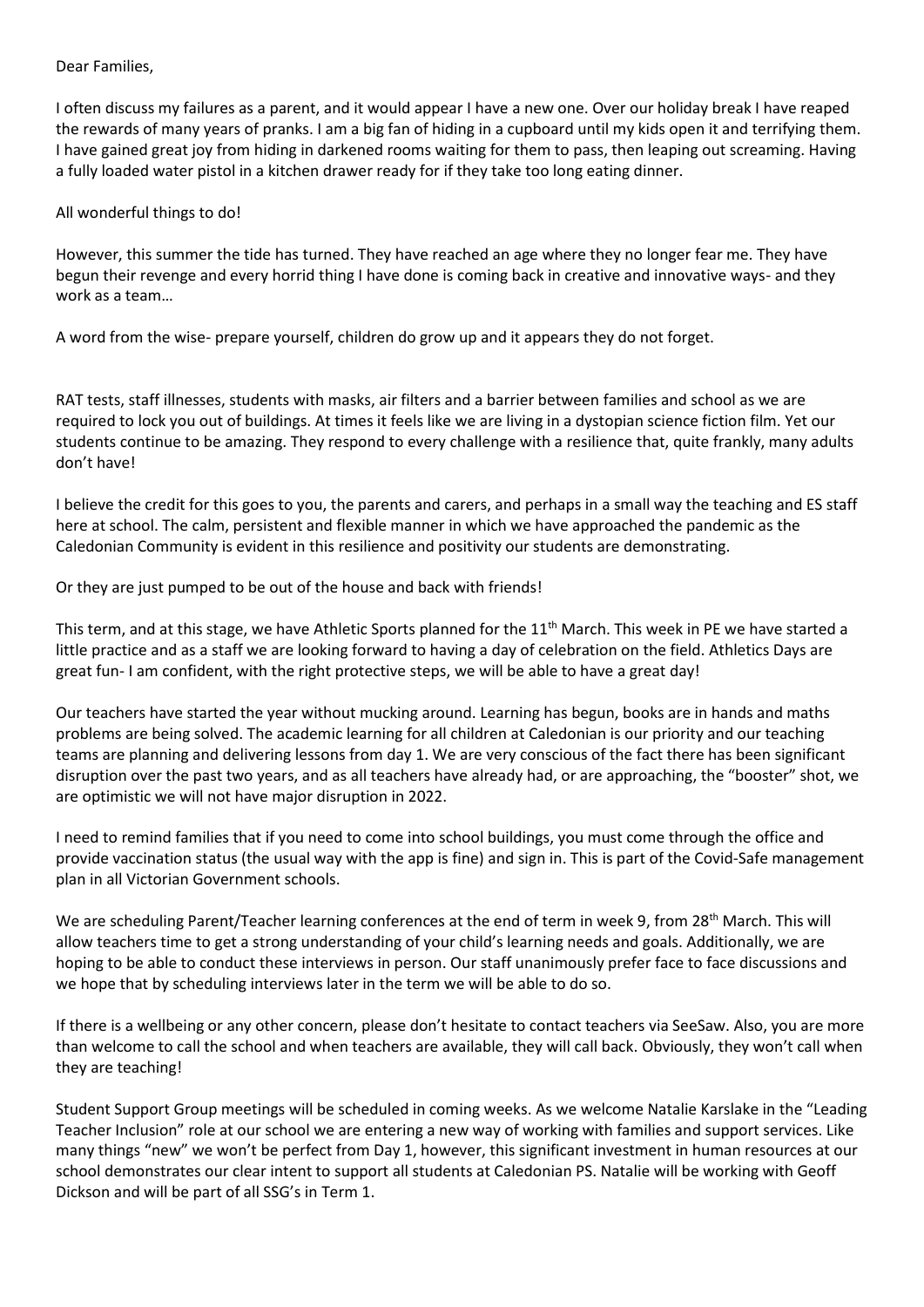We have had a great start to the year with kids riding! Our bike shed has been packed which is a wonderful thing to see.

I hope everyone stays well!

## Ben

## **Chromebook Lease**

Reminder to families with students in grade 3-6 that payment for the lease of a Chromebook is \$100 for the year and is now payable at the office.

## **Athletics Day**

School Athletics Day will be on Friday  $11^{th}$  March. In the past parents have been able to attend, we will confirm this information closer to the date once we have more guidelines around sporting events. All students attend athletics sports day at Llanberris Reserve. Parents are required to drop off and collect students from Llanberris on the day. More information will be provided closer to the date. In preparation for Athletics Day, we will be having Sports House Colours Day on Friday 4<sup>th</sup> March. Students can come to school dressed in their house colours. New Families and Preps will be notified of which colour house their students have been placed in.

### **Grade 6 Jumpers 2022**

Order forms for Grade 6 Jumpers will be sent home this week.

#### **Absences**

If your child is not going to be attending school due to sickness, please phone our office on 53326955 so that we can enter the details of the absence or you can enter the absence details on Compass. When using Compass to enter the absence details please leave a brief comment as to why your child is unwell.

#### **Every Day Counts!**

**At Caledonian PS we have set ourselves the task of supporting families to achieve and part of this is making sure children attend school every day. The table below clearly shows what is "normal attendance" right through to the worst-case scenario, that of more than 40 days per year. We hope this makes things clearer to our community.**

| $  0 - 10$ | This is within the normal range. A child with this attendance rate is able to take full    |
|------------|--------------------------------------------------------------------------------------------|
|            | advantage of the teaching and learning opportunities to them.                              |
| $10 - 20$  | This attendance rate is below average. A child with this attendance rate could miss over   |
|            | one year of learning between prep and year 10.                                             |
| $21 - 40$  | This is a poor attendance rate. A child with this attendance rate could miss out on up to  |
|            | two years of learning between prep and year 10,                                            |
| $40+$      | This is a very poor attendance rate. A child with this attendance rate could miss over two |
|            | and a half years of learning between prep and year 10.                                     |
|            |                                                                                            |

#### **School Phone Number**

Please be aware that when we are trying to contact you from school our number displays as **Private Number**.

#### **Uniform**

Caledonian Primary School requires all students to be dressed in our school uniform. A copy of our school uniform policy can be found on the school website or at the school office. Our school uniform suppliers are Crocker's and Beleza.

#### **Bell Times 2021**

First bell- 8.45 am Second bell- 8.50 am Recess- 11 am – 11.30 am Lunch Eat- 12.30 pm – 12.45 pm Afternoon Recess- 1.45 pm – 2.15 pm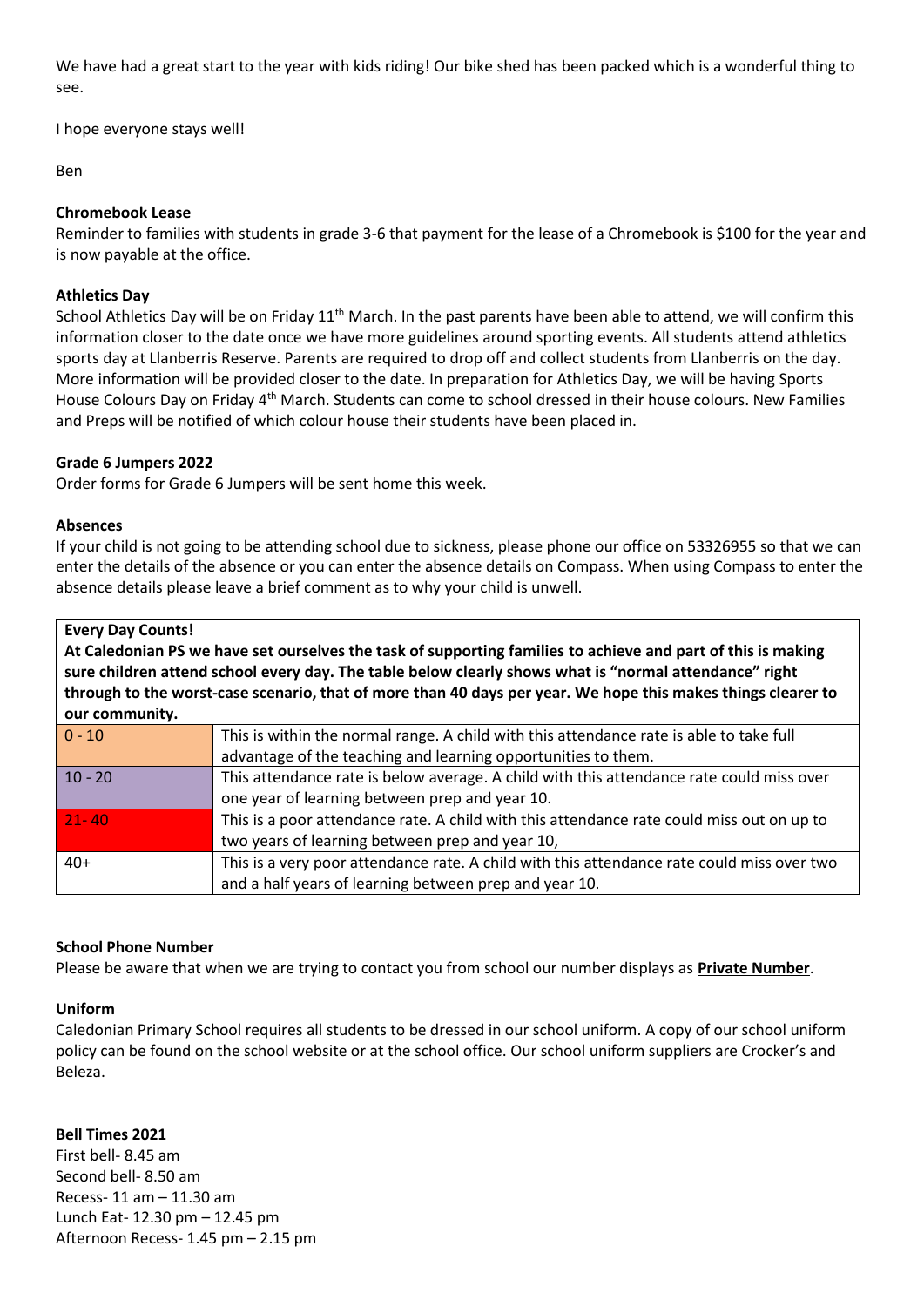Children arriving after 8.50 am must collect a late pass from the office.

## **Privacy reminder for 2022**

Our school collects, uses, discloses and stores student and parent personal information for standard school functions or where permitted by law, as stated in the [Schools' Privacy Policy](https://www.education.vic.gov.au/Pages/schoolsprivacypolicy.aspx).

Please take time to remind yourself of our school's collection notice, found on our website [INSERT LINK to your school's collection notice].

For more information about privacy, refer to: [Schools' Privacy Policy —](https://www.education.vic.gov.au/Pages/Schools-Privacy-Policy-information-for-parents.aspx) information for parents. This information is also available in nine community languages:

- Amharic
- **Arabic**
- Dari
- Gujarati
- Mandarin
- Somali
- Sudanese
- **Turkish**
- Urdu
- Vietnamese.



# **Brown Hill Playgroup @ Caledonian Primary School**

All babies and preschool age children welcome!

Held every Wednesday morning 9am-11am, we are currently meeting at Russell Square Playground, as covid restrictions mean we cannot utilise the space at CPS (Excluding school and public holidays). Find us on Facebook.

Any questions? Contact Caledonian Primary School on 5332 6955.